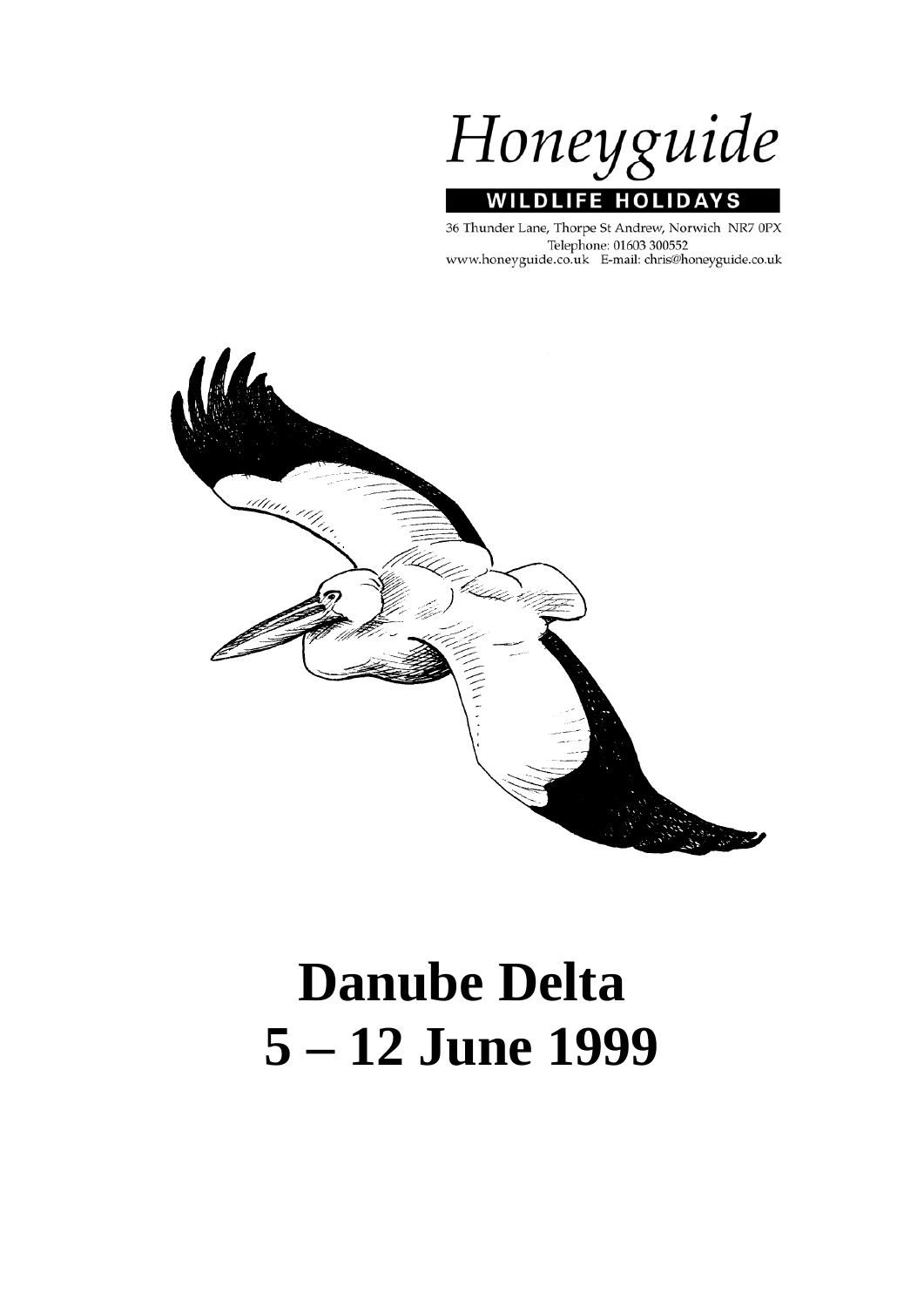**Danube Delta 5 – 12 June 1999** 

# The group

Mary Seal Coon Guy Lewis Sara Crichton Bryan Wilson Bryan Gross Janet Gross Pam Muirhead Bradbury Illingworth

| Leaders: | Eugen Petrescu of Ibis<br>Mihai Petrescu of Ibis<br>Chris Durdin | Tulcea, Romania<br>Tulcea. Romania<br>Norwich |
|----------|------------------------------------------------------------------|-----------------------------------------------|
|          |                                                                  |                                               |

With commiserations to Alan Hull of Maidstone who had to withdraw on the day of departure due to a bad back.

This holiday, as for every *Honeyguide* holiday, also puts something into conservation in our host country by way of a contribution to the wildlife that we enjoyed. The conservation contribution this year of £25 per person, £200, was given to the young ornithologists group in Tulcea, *Falco cherrug* (the saker falcon). This brings the total given to various conservation projects in Europe to more than £3,000 in 1999, and more than £17,000 since the start of Honeyguide. A thank-you letter appears at the end of this report (though not on this web version).

Report written by Chris Durdin, with plant lists by Mihai Petrescu. Illustrations by Rob Hume. Cover: white pelicans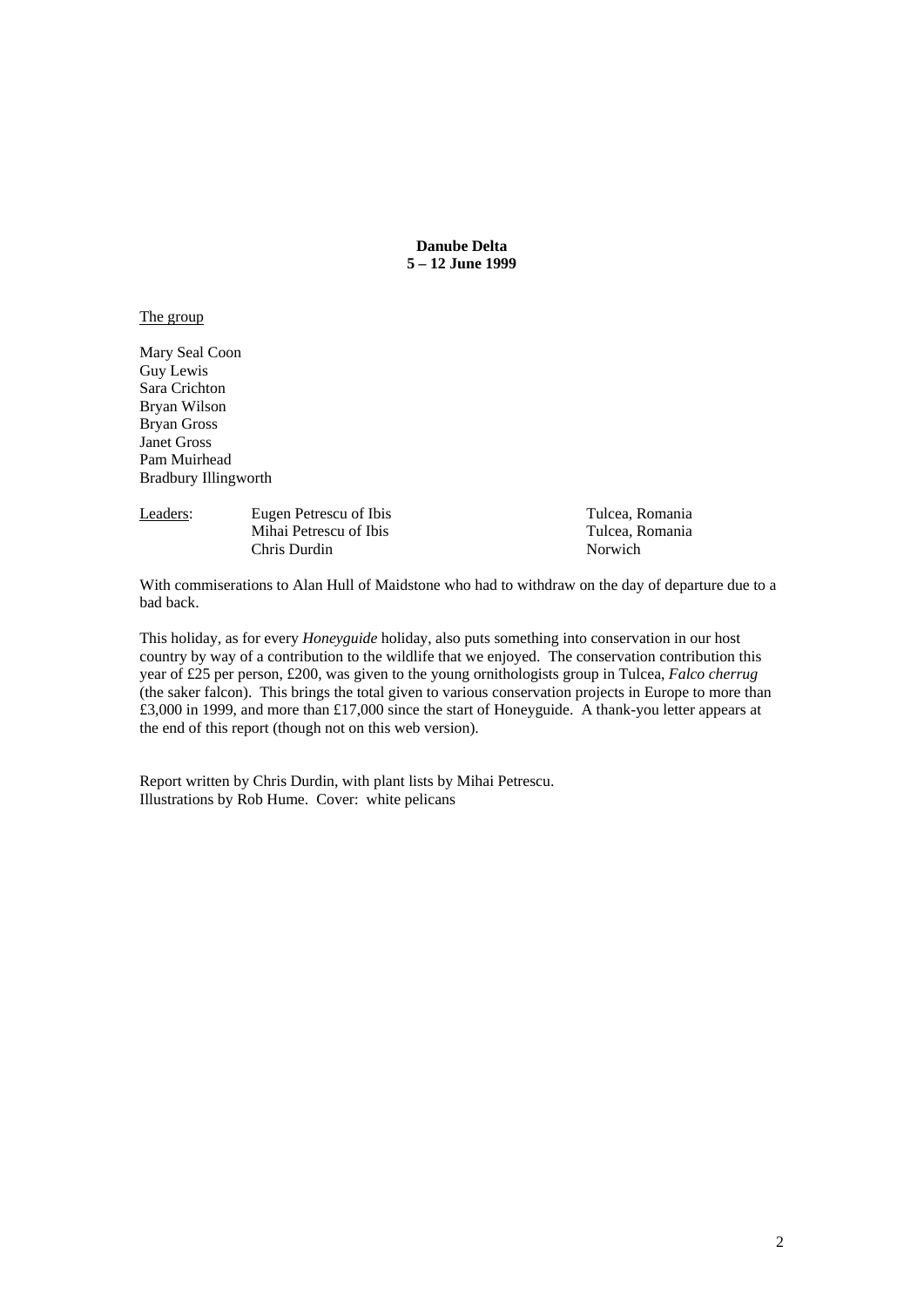## **Danube Delta 5 – 12 June 1999**

#### Saturday 5 June – Bucharest to Tulcea

Nine gathered at Gatwick; a telephone message established that the tenth wouldn't be able to. As this took time to establish the final check-ins were a little hurried, with the almost inevitable result, airports being what they are, that hurry turned to waiting as the flight was delayed by an hour. But the flight was smooth and a little time was made up. Bucharest Otepeni airport had been much modernised since I was there last year, and getting visas proved less bureaucratic than one comes to expect. Dominic of Ibis Tours greeted us, along with driver Dan who was to be with us whenever we were land-based. The first part of the journey out of the airport, parallel to a railway line, is a short-cut they nicknamed the Grand Canyon on account of the somewhat irregular road surface. But this was by no means the pattern for the journey as once we'd joined the main road east it was plain sailing, or rather driving, from then on.

The scenery is generally open, punctuated by towns and woodlands, with often large fields with sometimes uniform crops and elsewhere mixed crops in strips. Everywhere there were people in the fields, mostly hoeing, sometimes by the roadsides loading hay into horse- or donkey-drawn carts, so much a feature of life here; the carts increased in frequency the nearer to Tulcea we reached. White storks on nests had large, fluffy-white youngsters, and the first roller was glimpsed. Half way there was a stop for a beer or other drink, and the change of plan to an overnight stay to a hotel in Tulcea was explained, prompting Bradbury to enlighten us with stories of other east European wildlife holidays with far more radical changes in the day-to-day arrangements. More rollers were promised, not in the least rashly as four more appeared on roadside wire in the next few kilometres. Farther east still and we passed flooded areas, crossed the Danube (surprisingly bluish in colour so far from Vienna), dozens of storks, little egrets and our first flying spoonbill.

And so to Tulcea, gateway to the Danube Delta, exactly five hours after leaving the airport. We quickly decamped into the centrally located Hotel Europolis, and in no time we were walking the three minutes or so to the Restaurant Select. Well-selected by Ibis it was, too, as the service was good and the food excellent. Conversation soon moved away from wildlife and holidays to what type of fish we were eating dancing, and the history of the Black Sea – and that all at one end of the table only.

#### Sunday 6 June – Celic Dere nunnery, Babadag forest and Enisala

The hotel is basic but the beds comfortable and the plumbing good, though a wedding party downstairs meant a disturbed night for some. Breakfast of bread, jam and omelettes was good, and soon it was nine o'clock and the minibus was outside. A bevy of wildlife talent was also lined up. Bird leader Eugen Petrescu, top of the pecking order; Danube Delta conservation officer for the Romanian Ornithological Society, and original driving force behind Ibis and almost anything to do with birds in on the delta. Botanist Mihai Petrescu (no relation), urbane, astonishingly fluent in English, as enthusiastic about his plants as Eugen is on his birds; we'd expected him to be with us in Dobrogea (the land area around the delta), but learnt he was to be with us all week, a real bonus. And finally Tutu and Danny, two 15 year olds from *Falco cherrug*, who impressed us all with their wildlife knowledge, social skills and command of English and surely destined to be key figures in the Danube Delta in the future in some shape or form.

Short-toed eagle and long-legged buzzard were stopped for or logged from the bus as we drove to Celic Dere nunnery. A levant sparrowhawk flew through as we looked around this attractive spot, the more so for it being Sunday as we were later to hear the strains of singing from the church. A long list of flowers was soon underway; happily Mihai compiled these later into the lists at the back of this report. But two notable stars were the brownish-flowered Grecian foxglove *Digitalis lanata*, a Balkan species, and the many leaves of the peony *Paeonia peregrinus.*

In Babadag forest, we made four stops, the first of these for a picnic lunch, accompanied in the clearing by clouded apollo and brown argus butterflies. Mulleins one expects to be yellow; here was the purpleflowered *Verbascum phoeniceum*. The second was a brief one to look for the large-leafed Hungarian oak, which Mihai had explained as being a key component of the woodland type here, along with the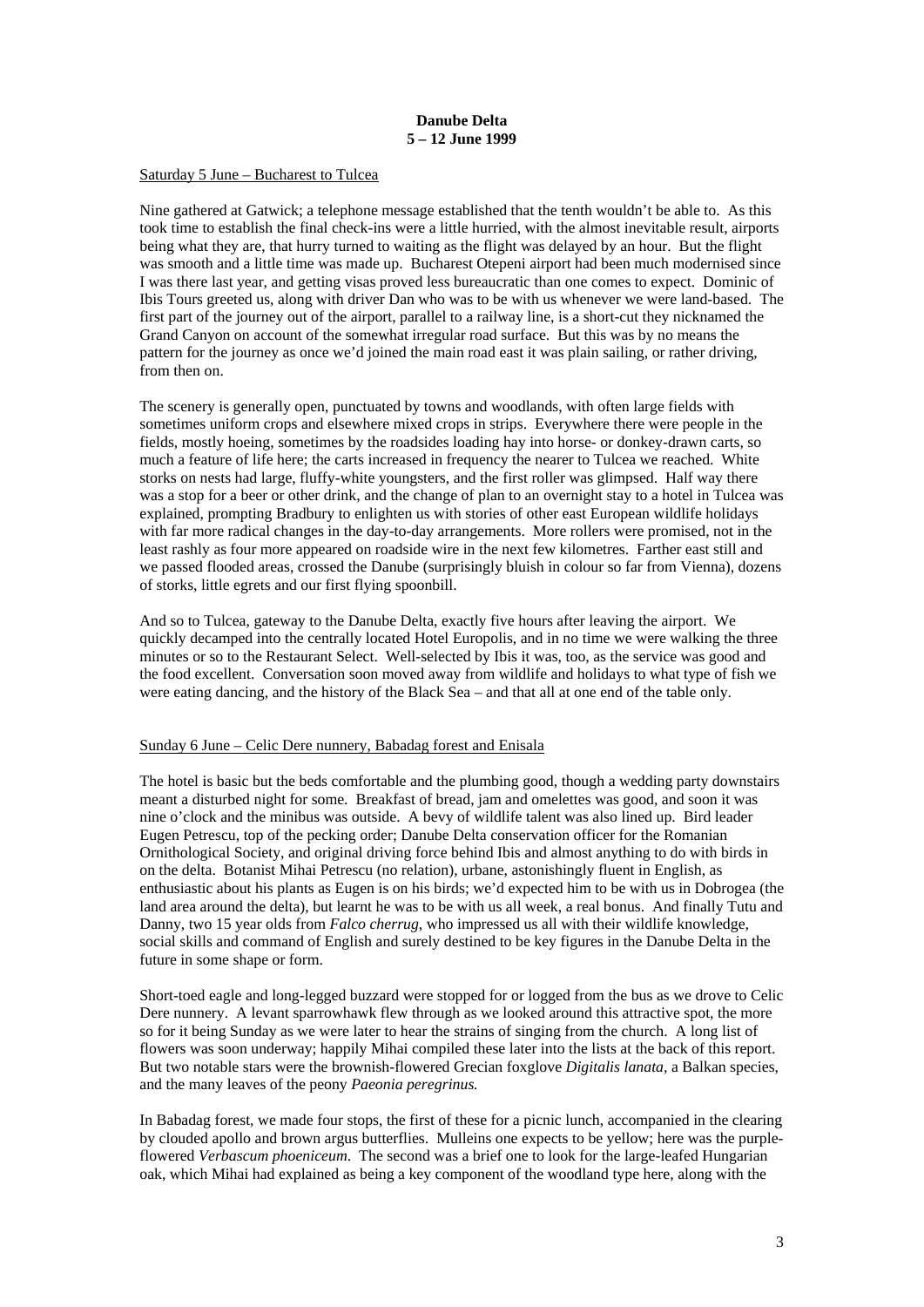also large-leaved elm *Ulnus montana* and manna ash. For native species like these Mihai used the word 'spontaneous'; for what we would call established aliens, like oleaster, 'sub-spontaneous', but sadly he soon picked up the more conventional English usage.

The third stop was for some more intensive botanising, albeit with the distraction of a chestnut heath butterfly soon transferred from net to pot. It was a good spot for orchids: red helleborine, pyramidal orchid, and the two saprophytic species, birdsnest and violet birdsnest orchids, under the trees. Mihai later gave this as his best bit of the week. Also there were *Iris sintenisii* (one of many species not in the Mediterranean flower book) and the widespread yellow yarrow *Achillea coarctata* . Fourthly, across the road, we walked through more scrub and past many wild flowers, and found red-backed shrike and heard several ortolan buntings before refinding the bus a little farther along.

Enisala hill gives a fine yet relaxed view over an edge of the Danube Delta. A Dalmation pelican drifted slowly past; the scarcer of the two species, and often solitary, but nonetheless seen most days. Looking down into the reedbed edge, there was great reed warbler singing and a ferruginous duck. In the meantime, a coach load of Japanese tourists arrived. The Ibis minibus takes readily to tracks across fields, and so we went past calandra larks down to the twin lagoons. Birdwatching around a lagoon felt good - reminiscent of the Norfolk or Suffolk coast, perhaps; or maybe simply because birds like avocet, black-winged stilt, common and whiskered terns are easy and a delight to see anywhere. Past various ducks, including red-crested pochard, and there was a singing great reed warbler so still in the reeds at the back of the lagoon that his orange gape could be seen.

The minibus was in the shade and took us to the final and most colourful stop of the day, a bee-eater colony. No-one who has ever seen a bee-eater or even a picture of one needs persuading that they are stunning birds, yet here they had rivals for attention: two rollers; a little owl, then two, on the sand cliff; and tree sparrows, swifts and purple herons. After all this, not surprisingly we were anything but promptly back in Tulcea, where we quickly gathered ourselves and again to supper at the Restaurant Select.

## Monday 7 June – Denistepe Hill, Histria and Vado by the Black Sea

Denistepe Hill, south of Tulcea, was our first stop. Eugene was disappointed that a shepherd and his flock walking ahead of us meant we were unable to find stone-curlew, but those within striking distance of the English Brecks were distinctly unworried as there were plenty of equally glamorous birds. Tawny pipits, upright, long-legged and unstreaky, are always good to see: the male's call is someone calling 'Cherie, Cherie', I advised. And the female calls back 'Tony, Tony', suggested Bradbury. Another peg to hand information about bird song also came in here, the Beethoven's fifth song of the many ortolan buntings that were so characteristic here and elsewhere. Birds of prey are supposed to rise early here, perhaps tempted by the many susliks (ground squirrels), and a fine pair of short-toed eagles was followed by a pale phase booted.

A large group of Danish visitors was arriving as we left to explore the poplars (Romanian = plop, now there's a memorable name) around the nearby farmhouse. The quest was for Spanish sparrows, which we found among the many house sparrows.

Lunch was at Istria where a rudimentary hide offered shade from another hot day as we looked out onto the marshes and Lake Istria beyond. A pratincole appeared, then more, red-crested pochards and a flying pelican flock, including a Dalmation. A pink under our feet was *Dianthus polymorphus*, a Pontic species. We then walked along the road with reeds either side, hearing many great reed warblers and reed warblers, but only glimpses and snatches of song of the paddyfield warbler that seems to like marginal habitat of reed edge as it abuts saltmarsh. At the end of this road is the Greco-Roman fortress of Istria. Postcards were bought but the ruins not visited. Five spoonbills flew past and a recently dead paddyfield warbler was being chewed by a local dog.

One of the great sights in Dobrogea, rivalling even pelicans and rollers, are the fields, or strips in fields depending on the success of herbicide applications, of the striking, purplish-violet Eastern larkspur *Consolida orientalis*. We stopped for photographs of the larkspur, and for red-footed falcons as we headed farther south still to Vado. First stop here was to overlook a lagoon almost in the shadow of a large heavy metal plant, now ramshackle and redundant. It is like a folly from the previous regime, a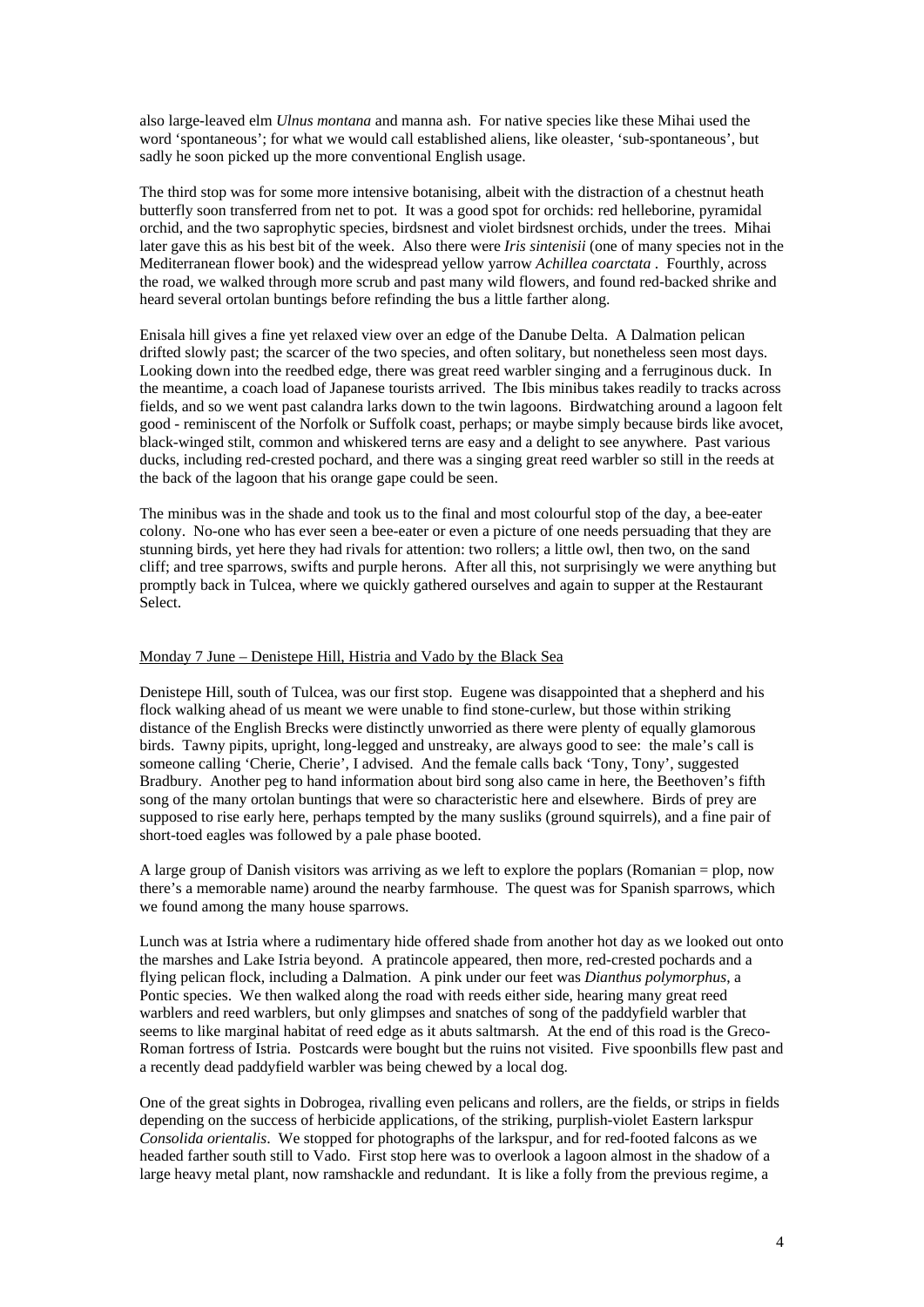fruitless attempt to exploit heavy metals present in tiny quantity in the Delta's sands. But our eyes were mainly on the birds, not least a small flock of delicate marsh sandpipers: perhaps non-breeding birds rather than either going north or returning from the north. Curlew sandpipers, garganeys, blacktailed godwits and more pratincoles were noted. In the meantime, on nearby wires and pylons, were at least three cuckoos, one a striking-looking rufous phase female. Then a few yards around the corner, where the reeds petered out, a warbler singing in frame-filling telescope view. It was a paddyfield warbler, the best view that one could ever wish for, but nonetheless a little brown job with a less than inspiring song.

There was more: another lagoon, the settling tank, as was, for the old factory. Three broad-billed sandpipers were an excellent wader to find here, along with little stints and little gulls that we always thought Eugen was calling little girls. Zank heaven for little gulls, which grow up in a delightful way to gain adult plumage with a distinctive dark underwing. We walked around the lagoon and looked out onto low saltmarsh with 40 pratincoles, evidently a breeding colony as there were chicks.

Finally, a short trip to see the Black Sea. Dan the driver got out his fishing rod, some paddled, others looked at Kentish plovers and gulls. Then, returning, a large orchid in the marsh was found, inciting vigorous debate – of which more later. A late return to Tulcea and another fine meal in the Restaurant Select.

#### Tuesday 8 June – Day 1 in the Delta: Channel 35 to Maliuc

Bags were packed and we took a short walk from the Hotel Europolis to the quay at Tulcea. The bags were loaded onto what was to be our base for the rest of the week, Ibis's carefully renovated flagship. They call it a pontoon – it has to be towed – some would say a floating hotel; it's somehow more than the former and less than the latter. However we were to board a smaller boat for the morning. This took us out of the port of Tulcea, passed various small naval vessels and miscellaneous commercial craft of various sizes, and left into Channel 35. This channel, named after its kilometre mark, soon became a riverine forest, mainly of white and grey willows and white poplar, with a fair scattering of the non-native pea family shrub, *Amorpha fruticosa*, and American ash *Fraxinus pennsylvanica*. The birds demanded attention: hoopoes, kingfishers, night heron, redstart and cuckoos. Icterine warbler was heard from the wet wood. The glamour of the birds increased as we travelled into the delta's core: squacco herons, glossy ibis and the sounds of golden orioles. A short shower of rain came to nothing. In a lake just of the channel, red-necked grebes – with red necks, none of your obscure winter plumage birds here – had stripey-headed youngsters. Then a great surprise: a large mammal swimming across the channel, swiftly identified by Eugen as racoon dog. Introduced from eastern Asia into European Russia, we gathered they had spread into the delta some 30 years ago. Then another mammal, a muskrat towing a reed, a species introduced from N America and rather like a small coypu.

Into a smaller channel, the boat sometimes pushing aside branches. Despite it being a well-wooded channel, the sudden appearance of flights of pelicans was a reminder of the wider delta beyond. These were soon outdone by two distractions in the sky; firstly a white-tailed eagle, secondly a surprising rainbow effect, almost Northern Lights in style, and apparently nothing to do with rain. The third grass snake of the morning swam away; the white-tailed eagle re-appeared; and orioles disappeared into poplars. Pygmy cormorants were everywhere, sometimes singly, sometimes little clusters on dead trees.

And rollers, always rollers. Flying out of channel-side trees, perched on wires, singly, in twos, threes and fours, bold, bright and numerous, though rarely rolling. We're conditioned to expect rollers in dry country in central Spain or southern France, but here they are common in wetland habitats, especially wooded or mixed, as well as on roadside wires outside the delta.

In the meantime, the pontoon had been towed into the delta long one of the more major waterways. We rendez-vous'ed at Maliuc, found our cabins for the next few days, and met Viorica, the cook, and Costica, the waiter. Lunch started with soup – ciorba – as usual, and we soon found that meals on the Ibis pontoon are every bit as good as the Restaurant Select. Then a siesta; most civilised. Bryan G and I went on shore and looked around the park, finding a redstart family and what looked like a middle spotted woodpecker which then turned out to be a young Syrian as it was fed by its parents.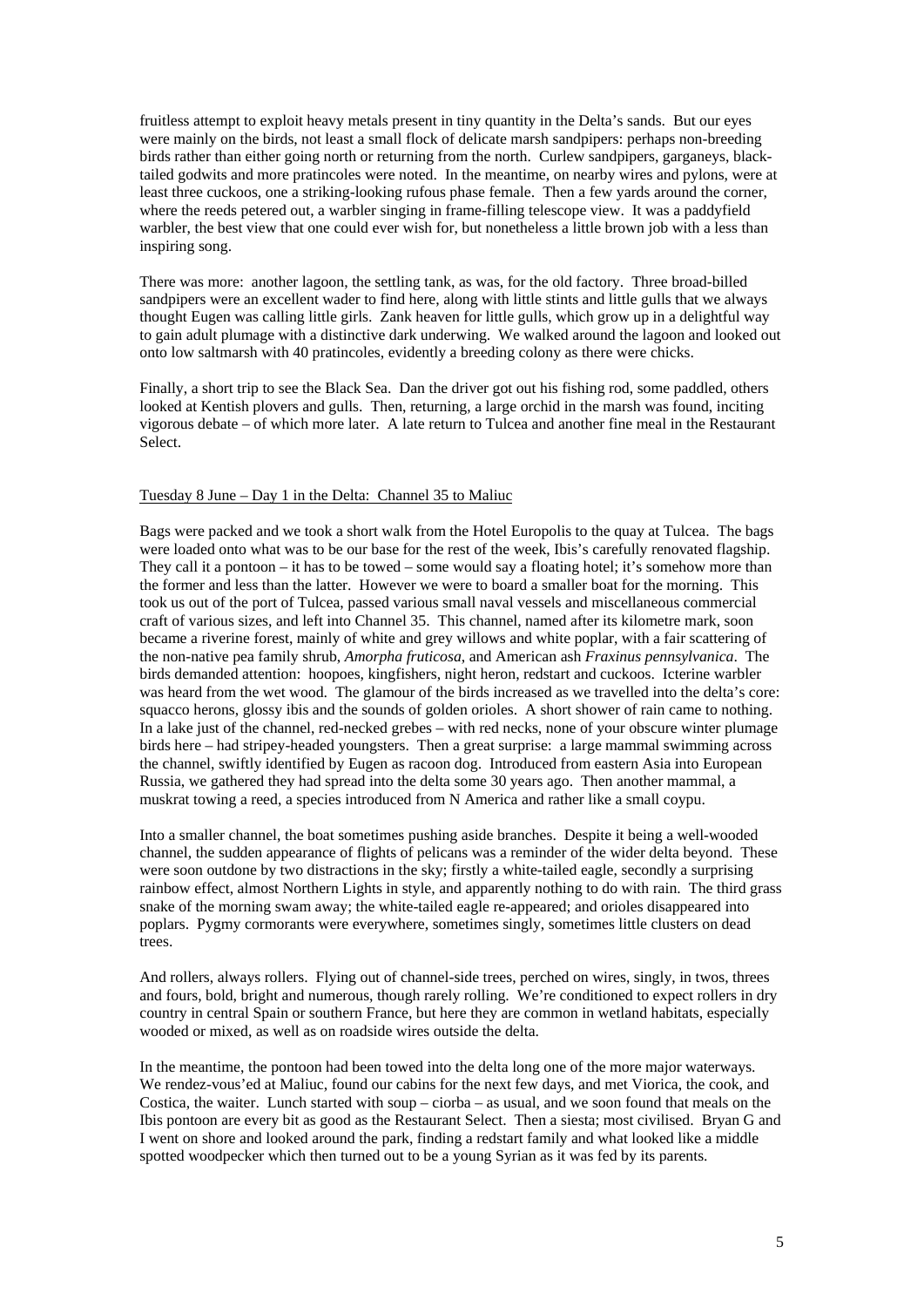The 4.30 outing trip was at first by boat, but soon we transferred into two rowing boats, to be impressed by both the wildlife and the rowing prowess of the crew, not least through sometimes thick water weed. Mihai showed us many plants and grey-headed woodpecker and stock doves were new birds. But the most memorable sight was scores of whiskered terns, dipping lightly into the water, including one without the usual black belly (probably a first year bird). Then back to the pontoon for another excellent meal.

#### Wednesday 9 June – Day 2 in the Delta: Maliuc to Caraorman

The day started with a pre-breakfast walk at Maliuc, Eugen's home village, with everyone except Sara and Mihai making the early start, to their later regret. In the park by the boat were olivaceous warbler, redstarts and lesser whitethroat. Round the edge of the village, we could see how high the water level was this year; it was as if there were moats around the livestock and their rustic shelters. Eugen's enthusiasm for woodpeckers was rewarded by an excellent view of grey-headed woodpecker for us all (green, by contrast, are only in Dobrogea and rather scarce), and on the way back by the flash of a black woodpecker, though not, on this occasion, seen well. We walked to the old fishponds at the edge of the village where, for many of us, was the sight of the week. Black-necked grebes – dozens of them – on their floating nests of water weed among colourful sheets of yellow-flowered fringed waterlilies, surrounded by scores of whiskered terns, also nesting on the waterlilies, often carrying bits of weed, and always calling. The fact that the grebes choose to nest with the protection of the feisty terns added to the interest, evidenced as a hooded crow was harassed by the terns, though not before it grabbed a coot chick. A sample of greater bladderwort pulled from the water delighted Mihai; comfrey growing here he identified as a local subspecies *Symphytum officinale uliginosum.* 



*Glossy ibis* 

The pontoon was then towed to Caraorman, past inlets with whiskered terns, many wonderful glossy ibises, great white egrets and sand spits – the original mouth of the delta. At Caraorman – black forest in Turkish – there is another of Ceaucescu's follies, again works to take heavy metals from the sand, this time with never-completed blocks of flats for the workers. Wildlife is reclaiming the factory, with black redstarts, kestrels and swallows nesting. The lagoon had stilts, avocets, migrant black-tailed godwits and a host of small frogs around the edge. The village of Caraorman has cottages built in traditional style and materials, no doubt disapproved of by the previous administration, which Eugen led us past to a nest of Syrian woodpeckers he knew of – outside someone's front door.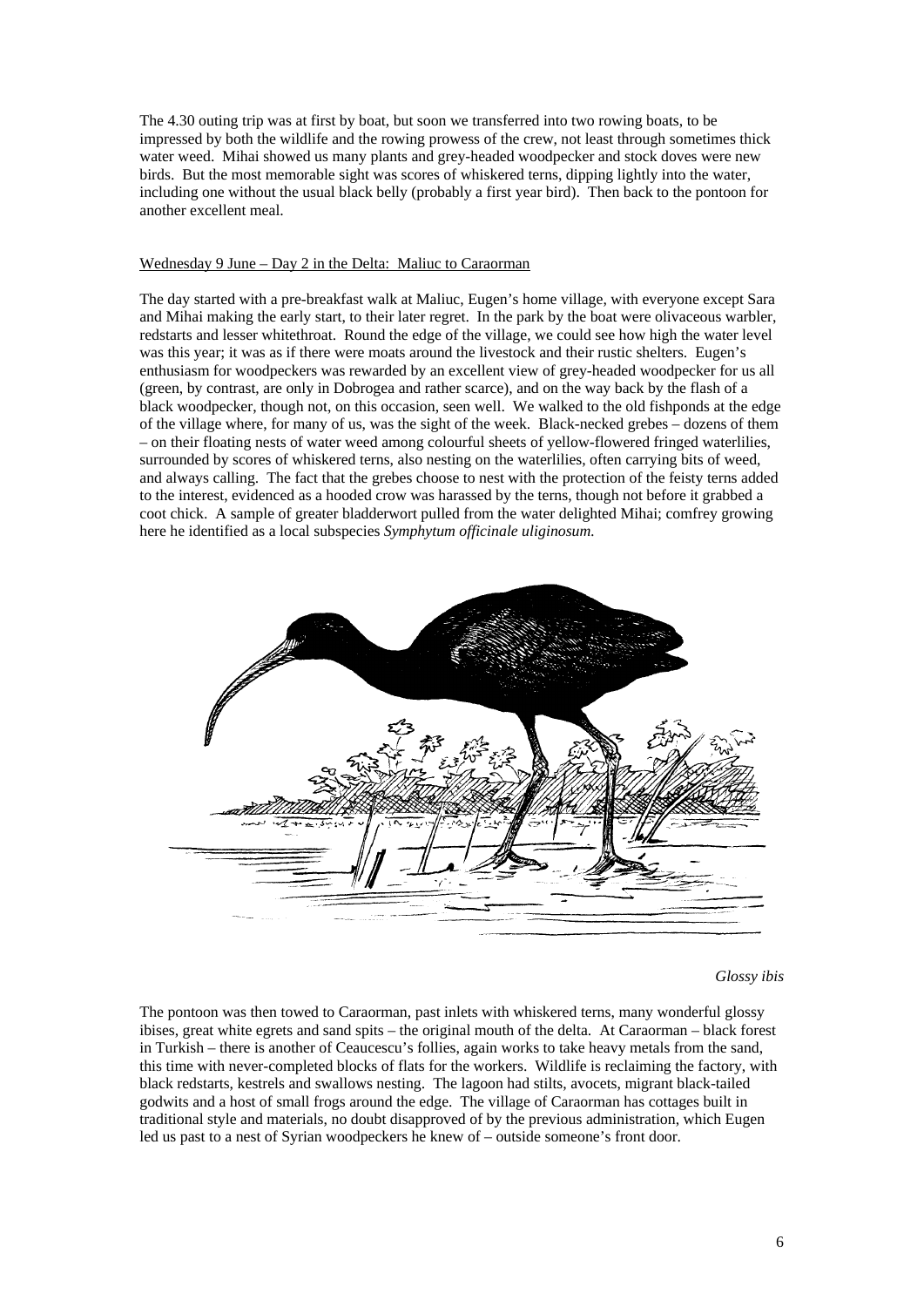Nearby, Mary and Mihai were in conversation, of sorts, with a local lady: of sorts as the local people are of Ukrainian origin so even Mihai's linguistic skills were tested. She fetched Mary a wonderful posy of white lilies from her garden. I hadn't realised at that point, though Mary had, that the village lady was blind, attracted by the sound of voices.

Not far away, we saw crested larks and the local white stork nest, and beyond a smallholding being cleared by hand for cultivation, Eugen pointed out a hay meadow of orchids. Having ascertained that they were all due to be cut tomorrow, three orchids were picked for later identification – the same species as the day before yesterday's. Back on the pontoon, they were put with the lilies in a vase on the table and admired as we ate stuffed vine leaves.

During a post-punch siesta, a couple of young penduline tits were in the willow by the boat, as was a probable (from that distance) lesser purple emperor butterfly. Mihai swam. Then another boat trip, in search of woodpeckers and other things. We found grey-headed – there are no green woodpeckers in the delta – and great spotted woodpecker; the latter more-or-less replaces Syrian woodpecker which is the village woodpecker in this area. We heard lots of penduline tits, and there were small, loose groups of both night and squacco herons. We were shown reed 'hover', as we call it in Norfolk, reeds that are growing over the water rather than rooted, here growing with marsh fern. An attractive sunset, albeit behind pylons, was there as we approached the pontoon – as was a young long-eared owl on a charred willow stump right by where we were moored.

#### Thursday 10 June - Day 3 in the Delta: Caraorman, Mila 23 and return to Tulcea.

A seven o'clock start for a boat trip first took us past a flock of white pelicans that were close to the pontoon. It's amazing how sometimes they feed in unison, dipping heads and pouches into the water like a many-headed animal. We noted how the great white egrets looked taller than the grey herons; and it was an especially good morning for little bitterns with their song like a distant, muffled dog.

Most of the day, after breakfast, was taken up with the journey home. Not that travelling here is arduous, as the tug towed the pontoon, with us on board, down the original Danube's course along a large M-shape instead of the short-cut for commercial traffic. We passed the village Mila 23, named after its position by the milepost of the same number, with its intricate woodwork and patterns on the gable ends of houses, all different, to guard against evil spirits for the old Russian Orthodox Lipovans living here.

A river side stop and walk allowed good views of hobby and red-footed falcons, though we were mainly in search of bluethroats (not found) and penduline tits. For the latter, Eugen spotted the intricate weaver-bird style nest strung from the end of a willow branch. We waited, and some had good but incredibly brief views as the birds shot in and out of the nest. A large copper butterfly and lesser purple emperors were seen.

So after lunch, a relaxed cruise back to Tulcea, with time for a relaxed beer or two, to read, write, compare field guides, sunbath or argue over orchid identification. There were two in the book: looseflowered orchid and bog orchid. They can't be the former, I argued, as they are so different from those I had often seen in The Lot, France. They are not the latter, insisted Mihai, as not only does the Romanian flora say they don't occur (but can be confused with the former) but various things on flower and leaf structure didn't fit. But something else (I forget what now) and the lack of loosefloweredness, didn't fit the former, I countered. Follow this? Don't bother, as all the books came out, and we finally agreed on a distinct eastern subspecies of loose-flowered orchid *Orchis laxiflora elegans*.

Two new birds to the list on the return journey; tufted ducks, not far from Tulcea, and two whitewinged black terns, if a little distant. Better still was a good view of black woodpeckers on the dead tops of trees. The level of the water was definitely dropping on the last leg, exposing mud with a sprinkling of green sandpipers.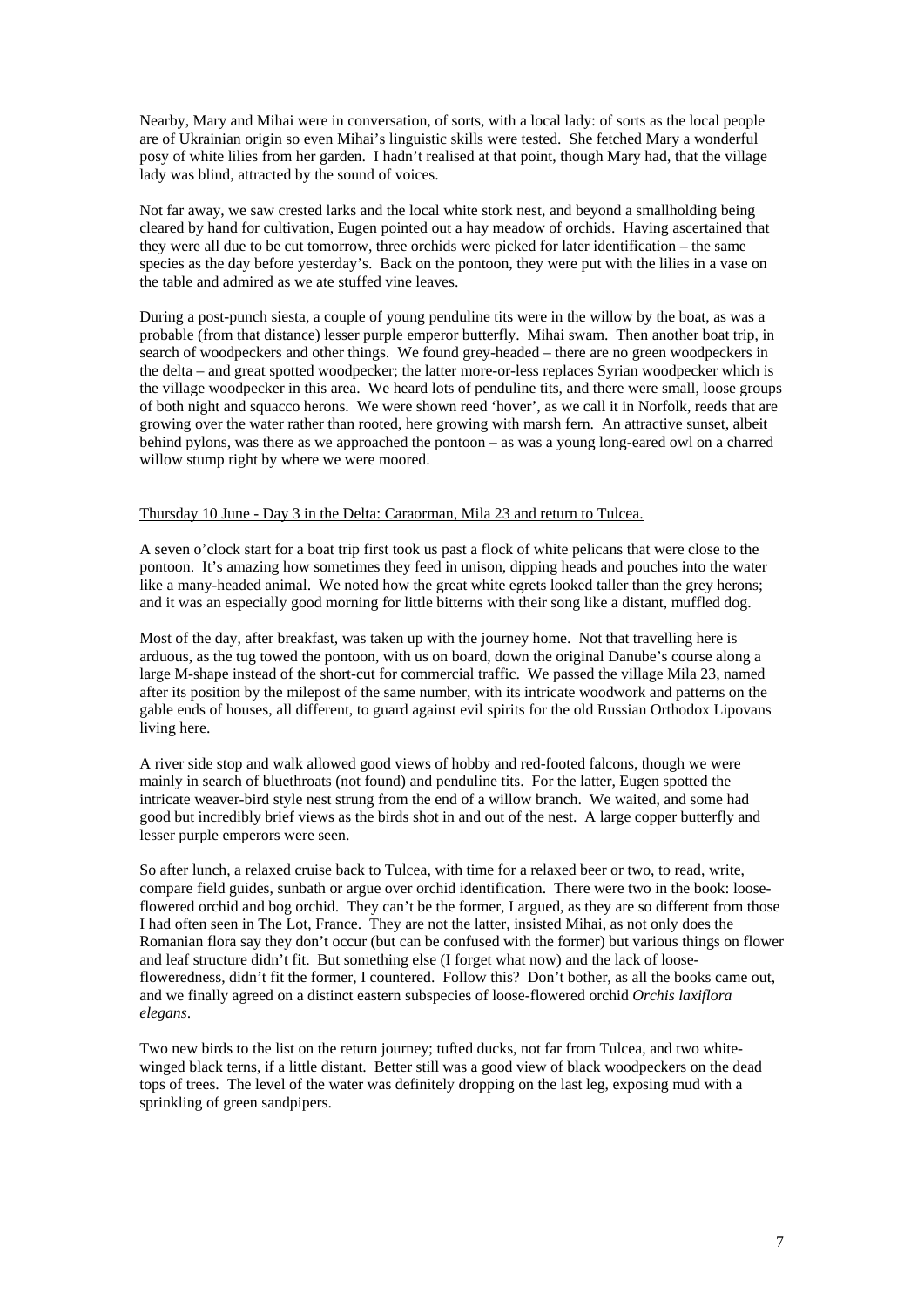#### Friday 11 June – Macin Mountains and Cheia gorge

Our bonus day, back in Dobrogea, took us well inland, joined by another of Eugen's *Falco cherrug* group, Ando. The drive to the Macin Mountains took us past the one large area of the Delta upstream of Tulcea, with the usual wetland birds sprinkled liberally with bee-eaters, rollers and birds of prey. It was hot; we were grateful for the Ibis air-conditioned bus.

Eugen, as ever, had all the birds ordered and organised with astonishing efficiency. Firstly rock thrushes, including brilliantly marked males, tempted quite close by the CD player with sounds of a competing male bird in his territory. Perhaps oddest of all was a brief burst of singing nightjar in the bright, hot morning. A range of unusual plants included the bellflower *Campanula romanica*. There were wheatears, ortolan buntings, barred warbler in scrub and our first woodchat shrike, and we returned to the bus to find Brian G had found isabelline wheatear right there.

Farther along at the second stop in the Macin Mountains was a curious wood pasture habitat, not unlike Spanish dehesa on a small scale, and offering welcome shade to man and sheep. One target here was the scarce saker falcon – *Falco cherrug*, as in Eugen's young birdwatchers group – and there it was, circling upwards and away, almost as soon as we stepped outside into the heat. A wryneck sat for ages in clear view on a dead treetop, and an icterine warbler sang as if singing had just been invented – or perhaps simply as this was the first time it had heard Eugen's CD. Greenfinch and rather variable hawfinch views added two more to the list.

A consensus was reached to travel to Cheia gorge, which we did through the heat of the afternoon in the air-conditioned bus, but it was still like stepping out into an oven as we reached this attractive gorge in the late afternoon. We learned later that Tulcea had been 37°C in the shade. The bird luring us here appeared without delay, a smart male pied wheatear, then a female, and two males interacting. Stonechat, cuckoo, ortolan bunting, crested lark, linnets and a rather odd-looking pale buzzard were all noted in our brief visit before we headed back to the pontoon at Tulcea.

There were various moments over our last supper as we reflected on Honeyguide's first Danube Delta holiday. Most memorable was Mihai being overcome, speechless, as we presented first Blamey & Grey-Wilson's Mediterranean Wild Flowers then Polunin's Flowers of Greece and the Balkans, jointly bought by the group from Sara and myself as these books are so hard to come by in Romania. It prompted the question: how does one make Eugen speechless?

#### Saturday 12 June – Tulcea to Bucharest

We were joined after breakfast by Ando and his mother, a local teacher who, with Eugen, runs the *Falco cherrug* young birdwatchers' group. The usual Honeyguide donation of £25 per person translated to \$310 which was very gratefully received. We were all loaded on the bus before 9 a.m., which then wouldn't start, the battery no doubt run down after heavy use of the air conditioning yesterday. But it was up and running in an instant with jump leads, and away we went, accompanied by Dominic's mother (for a hospital appointment in Bucharest) and Daniel Petrescu. Just beyond the Hotel Europolis in Tulcea we had a brief stop at the market to buy honey and cherries. "Everything is possible in Romania", I remember Daniel saying before the recce a year ago. Visit the Eiffel Tower: no problem. There is a large model of it about halfway, alongside Southfork (the Dallas ranch), built by an entrepreneur after the collapse of Communism. He is now in jail due to large-scale financial irregularities, we learned. The place so absurd it is interesting, and in any event makes a good stop for a drink and picnic lunch. The return journey took us past more black and white mulberries than you could count, dropping fruit over the road, and five and a half hours later (including picnic stop) we were at the airport.

Chris Durdin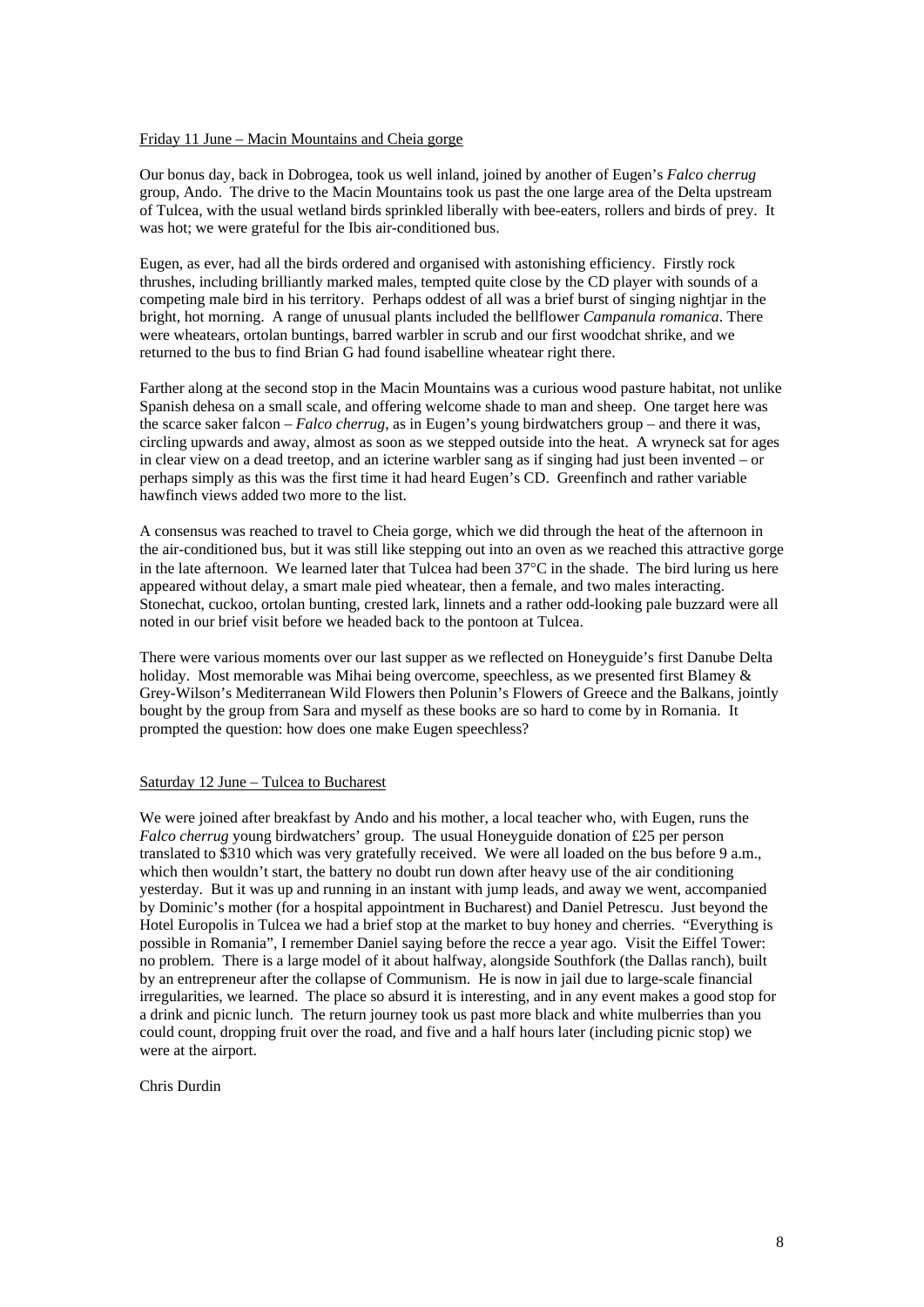#### **BIRD LIST**

Great crested grebe Red-necked grebe Black-necked grebe Cormorant Pigmy cormorant White pelican Dalmatian pelican Little bittern Night heron Squacco heron Little egret Great white egret Grey heron Purple heron White stork Glossy ibis Spoonbill Mute swan Greylag goose Shelduck Gadwall Teal Mallard Garganey Shoveler Red-crested pochard Pochard Ferruginous duck Tufted duck Honey buzzard White-tailed eagle Short-toed eagle Marsh harrier Sparrowhawk Levant sparrowhawk Buzzard Long-legged buzzard Lesser spotted eagle Booted eagle Kestrel Hobby Red-footed falcon Saker falcon Grey partridge Pheasant Moorhen Coot Black-winged stilt Avocet Collared pratincole Little ringed plover

Ringed plover Kentish plover Lapwing Little stint Curlew sandpiper Broad-billed sandpiper Ruff Black-tailed godwit Redshank Marsh sandpiper Green sandpiper Mediterranean gull Little gull Black-headed gull Herring gull Yellow-legged gull Common tern Little tern Whiskered tern White-winged black tern Stock dove Woodpigeon Feral pigeon Collared dove Turtle dove Cuckoo Little owl Long-eared owl Nightiar H Swift Kingfisher Bee-eater Roller Hoopoe Wryneck Grey-headed woodpecker Green woodpecker Black woodpecker Great spotted woodpecker Syrian woodpecker Middle spotted woodpecker Lesser spotted woodpecker Calandra lark Crested lark Woodlark Skylark Sand martin Swallow House martin Tawny pipit Black-headed wagtail

White wagtail Nightingale H Black redstart Redstart Stonechat Isabelline wheatear Wheatear Pied wheatear Rock thrush Blackbird Savi's warbler H Sedge warbler H Paddyfield warbler Reed warbler Great reed warbler Olivaceous warbler Icterine warbler Lesser whitethroat Blackcap Wood warbler H Chiffchaff H Bearded tit Long-tailed tit Blue tit Great tit Treecreeper sp. Penduline tit Golden oriole Red-backed shrike Lesser grey shrike Woodchat shrike Magpie Jackdaw Rook Hooded crow Starling House sparrow Spanish sparrow Tree sparrow Chaffinch Greenfinch Goldfinch Linnet Hawfinch Yellowhammer Ortolan bunting Reed bunting Corn bunting

H – heard only

#### **MAMMALS**

Suslik: common in dry natural habitats in Dobrogea

Racoon dog: seen once in the delta, swimming across a channel Muskrat: several in the delta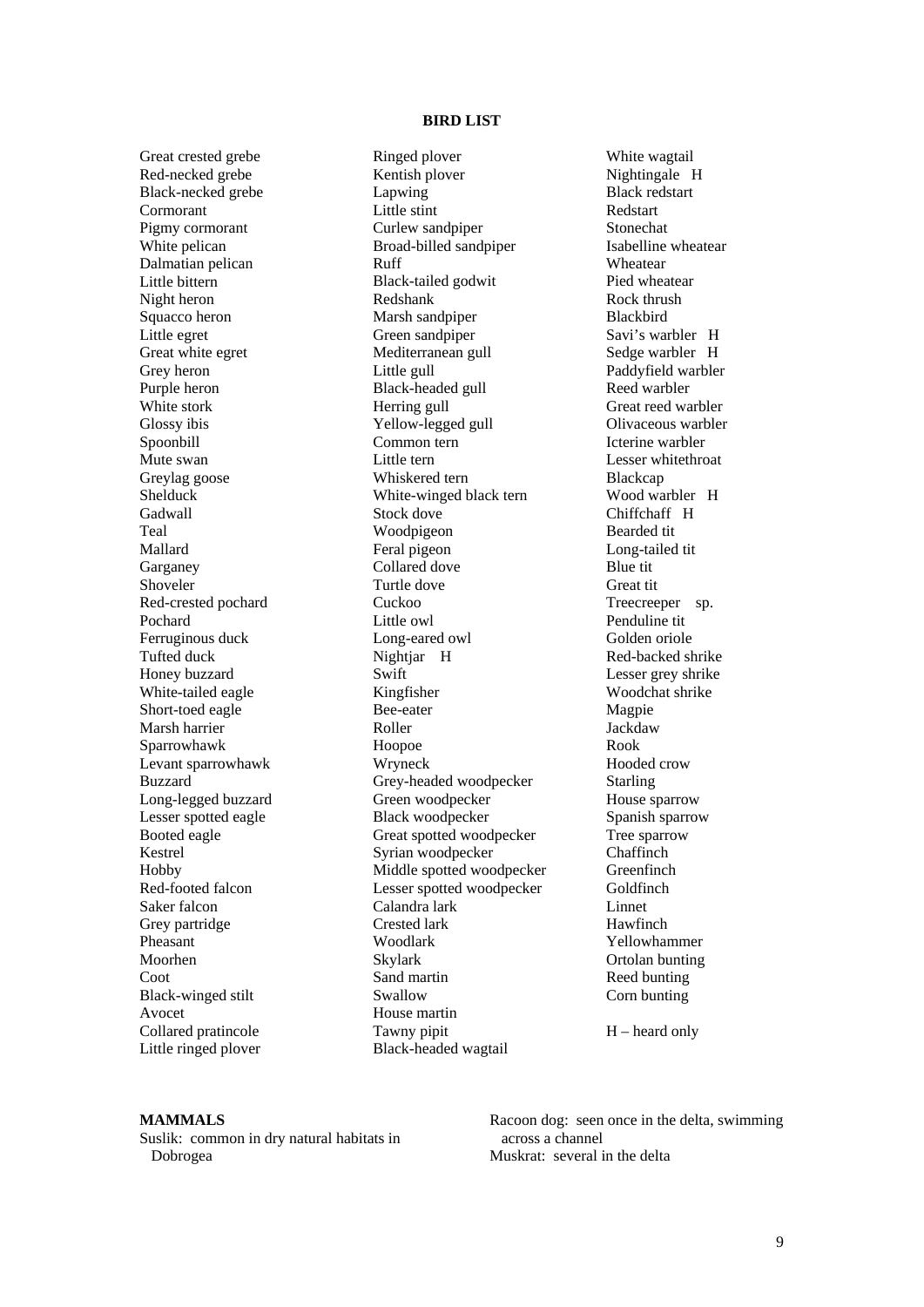# **REPTILES & AMPHIBIANS**

Green lizard – local subspecies European pond terrapin Grass snake Marsh frog **BUTTERFLIES**  Clouded apollo Brown argus

Chestnut heath Large copper Lesser purple emperor Painted lady

# **DOBROGEA AND DANUBE DELTA FLORA AND VEGETATION 6-11 JUNE 1999**

This list was prepared by Mihai Petrescu, written out in longhand, while we were in the Delta, and kindly typed by Mary Seal-Coon. Some English names have been added; these are incomplete, with gaps especially where English names are difficult to find or don't exist, especially for eastern species. It may be that some names have synonyms. Mihai's structure here is to describe the vegetation community (usually shown in capital letters), with a list of the species we saw to follow. Some plants were in more than one community and are then listed twice or more.

\_\_\_\_\_\_\_\_\_\_\_\_\_\_\_\_\_\_\_\_\_\_\_\_\_\_\_\_\_\_\_\_\_

#### **Abbreviations**

| R<br>RL<br>V | rare species<br>on the red list                     | pont<br>o.d.r. | Pontic species (only around the Black Sea)<br>only found in Dobrogea within Romania |
|--------------|-----------------------------------------------------|----------------|-------------------------------------------------------------------------------------|
| Nm<br>Ssp    | vulnerable species<br>nature monument<br>subspecies | t.r.           | translation of the name from Romanian<br>Tauric from Crimea                         |

# **A. Celic Dere monastery**

1. Balkan forest layer

| 1.1 | FRAXINO (ORNI)-QUERCETUMDALECHAMPII       |
|-----|-------------------------------------------|
|     | Sessile oak with flowering ash            |
|     | Quercus dalechampii                       |
|     | polycarpa                                 |
|     | petraea                                   |
|     | Carpinus orientalis                       |
|     | Fraxinus ornus manna or flowering ash     |
|     | Mercurialis ovata dog's mercury           |
|     | Fraxinus coriariaefolia (r) Caucasian ash |
|     | Cornus mas Cornelian cherry               |
|     | Anthrisius cerefolium ssp trichosperma    |
|     | <i>Geum urbanum</i> herb bennet           |
|     | Ajuga reptans bugle                       |
| 1.2 | Meadow in the forest area                 |
|     | <i>Paeonia peregrina</i> (v/r) (n.m.)     |
|     | Digitalis langta Grecian foxolove         |

 *Digitalis lanata* Grecian foxglove *Phlomis tuberosa Ajuga laxmanii* (Pontic-Balkan-Pannonic) *Convolvulus cantabrica* (Mediterranean) pink convolvulus *Verbascum chaixii phlomoides* orange mullein

## **B. Babadag forest**

i. Balkan forest layer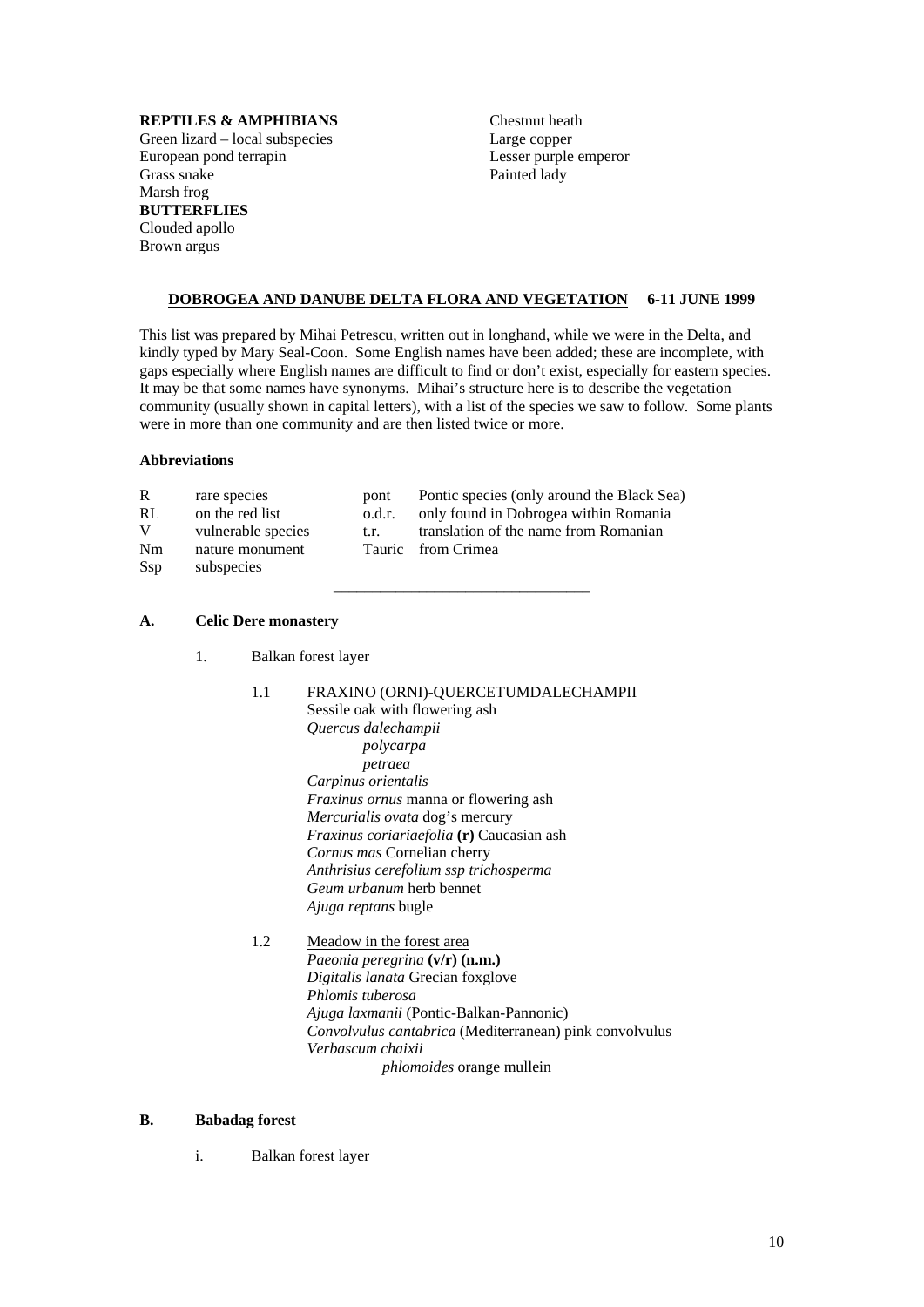- 1.1 CARICI-QUERCUM (FRAINETTI) Hungarian oak forest *Quercus frainetto Sedum maximum Cytisus orientalis Tilia tomentosa Sorbus torminalis Ulnus montana* large-leaved elm  *Euonymus verrucosa Cornus mas* Cornellian cherry *C. sanguinea* dogwood
	- *Quercus polycarpa*
- ii. Sub-Mediterranean forest layer

# 1.1 ACERI (TATARICO)-QUERCETUM (PEDUNCULIFLORAE)

 (oak -Quercus pedunculiflora- forest with tartarian maple) *Quercus pedunculiflora Acer tataricum Anthriscus cerefolium ssp trichosperma Euonymus europaea* spindle-tree *Ligustrum vulgare* privet *Ulnus minor Lithospermum purpurocaeruleum Orlaya grandiflora Verbascum phlomoides phoenicum* purple mullein *chaixii Acer campestre* field maple *Pyrus pyraster* wild pear *Malus sylvestris* crab apple *Crataegus monogyna* hawthorn *Alliaria petiolata Myrrhoides nodosa* **(r.l.)** 

# 1.2 PAEONIO (PEREGRINAE)-CARPINETUM (ORIENTALIS)

#### iii. Forest-steppe layer

## 1.1 GALIO (DASYPODI)-QUERCETUM (PUBESCENTIS)

 Oak (*Quercus pubescens*) forest with smoke tree *Quercus pubescens Cotinus coggygria* wig or smoke tree *Neottia nidus-avis* **(r.l)** birdsnest orchid *Limodorum abortivum* **(r.l.)** violet birdsnest orchid or limador *Platanathera bifolia* lesser butterfly orchid *Cephalanthera damasonium* (?? White helleborine, not in my notes, from memory actually narrow-leaved helleborine ??) *C. rubra*, red helleborine *Orchis purpurea* **(r.l.)** lady orchid *Polygala vulgaris* common milkwort *Globularia punctata* **(r.l.)** *Anacamptis pyramidalis* **(r.l.)**, pyramidal orchid *Melanpyrum cristatum*, crested cow-wheat *Centaurea orientalis* (Pontic species) *Viburnum lantana* wayfaring tree *Iris sintenisii* **(r.l.)** (Pontic-Balkan, in Romania only in Tulcea county) *Iris variegata* (Pontic-central European-Balkan species) *Prunus mahaleb* (St. Lucie's cherry) *Loranthus europaeus Vincetoxicum hirundinaria* swallow-wort *Ailanthus altissima* (non-native, China) *Robinia pseudoacacia* (or *R. pseudacacia*) (non-native, North America) false acacia or black locust *Althaea cannabina* (Pontic-Mediterranean) a mallow *Echium vulgare* viper's bugloss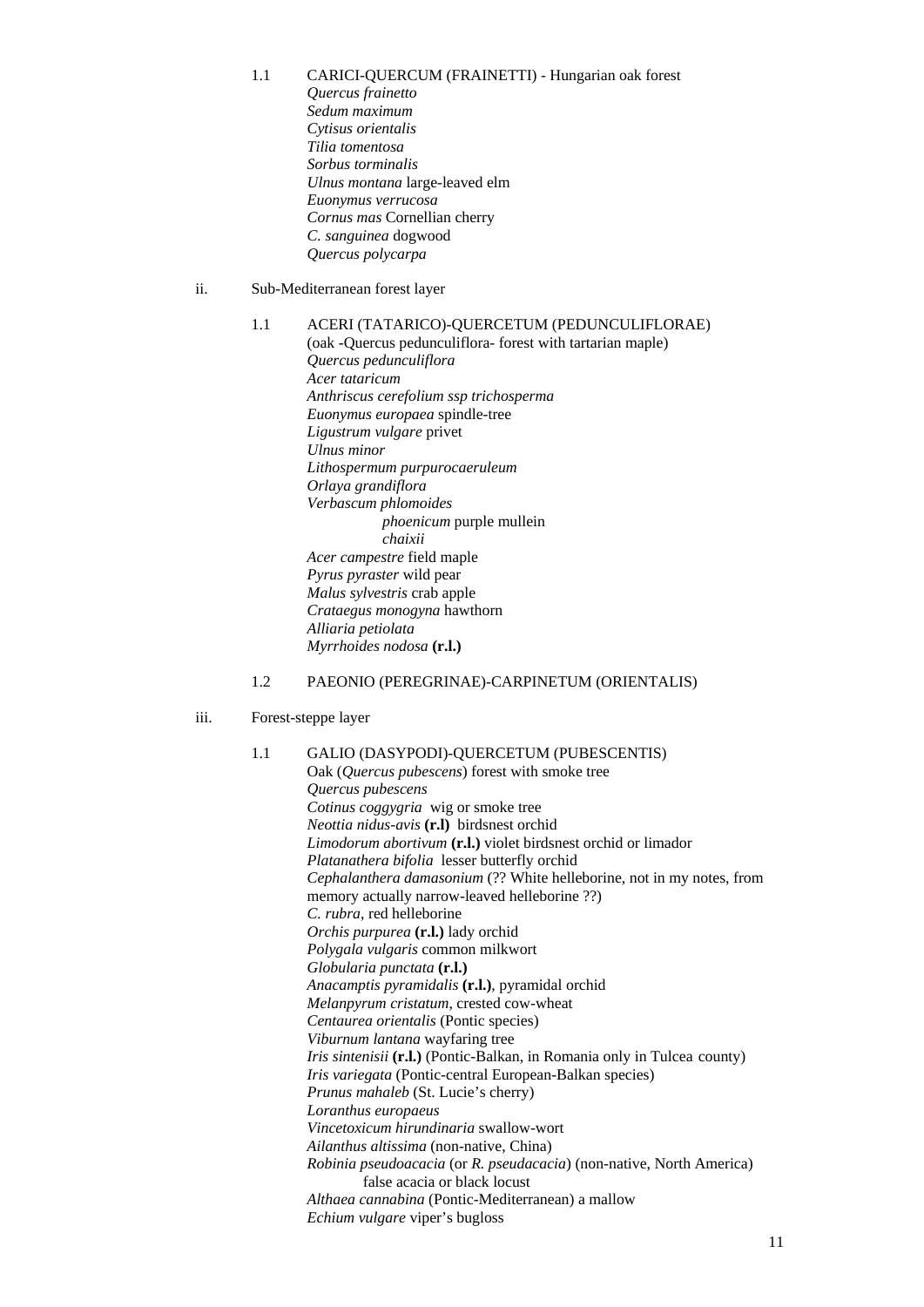*Lychnis viscaria* sticky catchfly *Campanula sibirica* a bellflower *Ononis pusilla* **(r.l.)** (submediterranean) a restharrow

# **C. Babadag steppe meadow**

 STIPO(UCRAINICAE)-FESTUCETUM(VALESIACAE) (Pontic steppe meadow) *Festuca valesiaca* (continental-euroasiatic) *Stipa capillata* feather grass *Euphorbia nicaeensis* (pontic-pannonic-Mediterranean) *Micropis erectus* (Euroasiatic-submediterranean) *Anagallis foemina* blue pimpernel *Thymus glabrescens* (Pontic-central-European-Mediterranean)

## **D. Babadag disturbed habitats**

 *Carduus nutans* (musk thistle) *Onopordum tauricum* (Balkan-Tauric) *Malva sylvestris* common mallow *Robinia hispada* (non-native, N. America) *Eryngium campestre* field eryngo *Malva pusilla* (euroasiatic) small mallow

# **E. Enisala - rocky areas near the Genovese fortress**

 AGROPYRO (CRISTATAE)-THYMETUM (ZYGIOIDI) (rocky steppe vegetation) *Campanula romanica* (Dobrogea endemic species) (**o.d.r.)(r.l.)(v/r**) *Euphorbia myrsinites* (Mediterranean) **(o.d.r.) (r.l.)** *Asplenium ruta-muraria* wall-rue *(Thymus zygioides)* **(r.l.)** Balkan **(o.d.r.)** *Thymus glabrescens Sedum acre* biting stonecrop *Paliurus spina-christi* Christ's thorn (Mediterranean) **(o.d.r.) (r.l.)** *Dianthus nardiniformis* (west Pontic) **(r.l.)** sub-endemic **(o.d.r.)** *Paronchyia cephalotes* (Pontic-Mediterranean) **(r.l.) (o.d.r.)**

#### **F. Enisala - disturbed habitats**

*Artemesia absinthium* wormwood *Vicia cracca* tufted vetch *Tragopogon dubius* (goat's beard)

# **G. Enisala ponds - salt vegetation**

SALICORNIETUM EUROPAEAE *Salicornia europaea* glasswort or samphire *Bassia hirsuta* hairy seablite *Atriplex prostrata* (*A, hastata*) spear-leaved orache *Spergularia salina* a sand-spurry *Artemesia santonicum* 

# **H. Enisala ponds - wet vegetation**

SCIRPO PHRAGMITETUM (reed beds) *Phragmites australis* - reed *Scirpus tabernaemontani* glaucous bulrush *Hydrocharis morsus-ranae* frogbit *Typha angustifolia* lesser reedmace

# **I. Denistepe hill - degraded steppe meadow (overgrazed)**

#### BOMBYCILAENO-BOTRIOCHLOETUM (ISCHAEMI)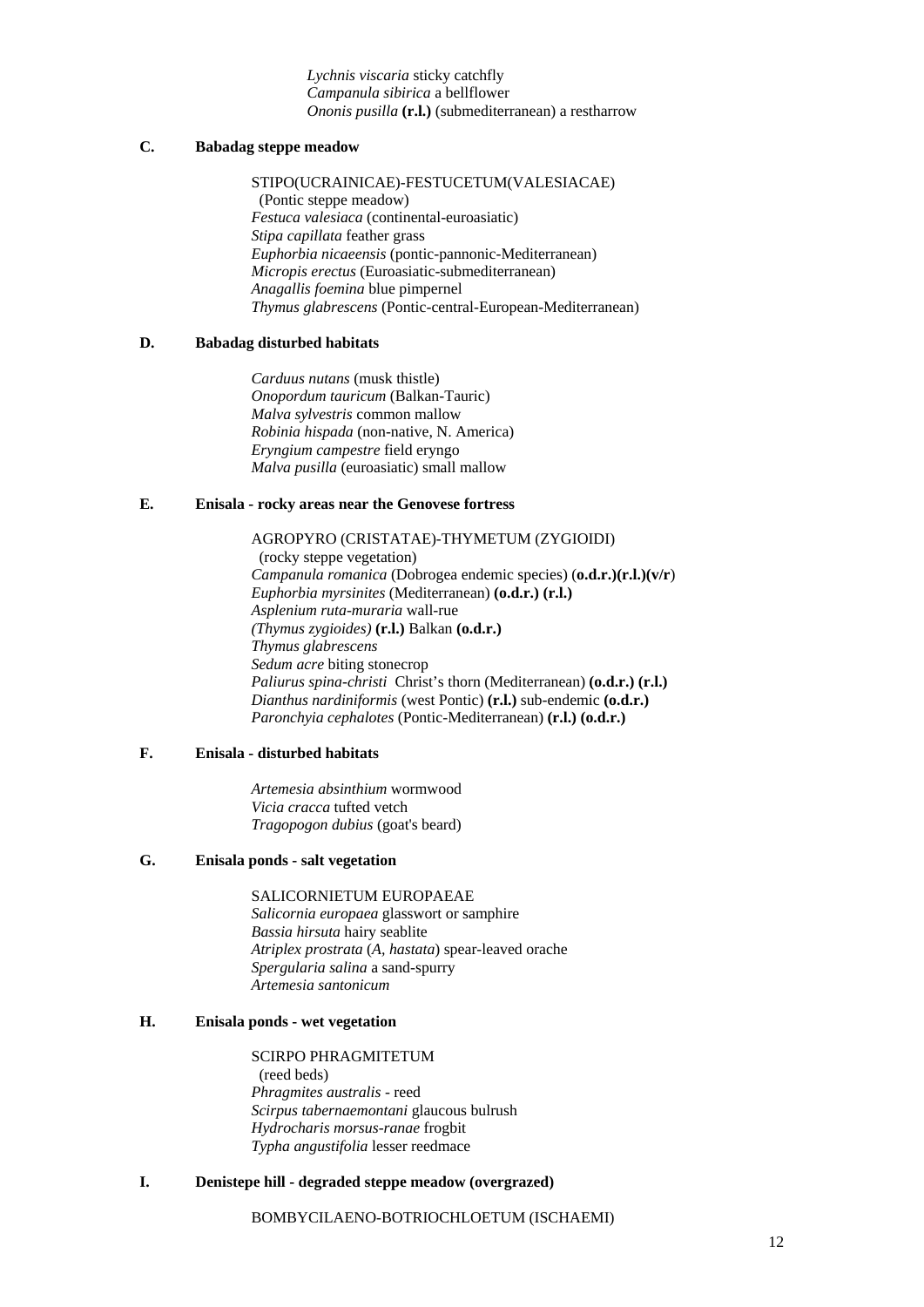*Erodium cicutarium* common storksbill  *Anagallis arvensis* scarlet pimpernel  *Botriochloa ischaemum* (euroasiatic-submediterranean) *Convolvulus cantabrica* pink convolvulus  *Onopordum tauricum* a thistle  *Eringium campestre* field eryngo *Malva pusilla* small mallow

#### **J. Babadag -disturbed habitats** (near the road)

 *Consolida orientalis* eastern larkspur  *Melilotus officinalis* ribbed melilot  *Delphinium fissum Echium vulgare* Viper's bugloss

## **K. Histria – salted wetlands & sand vegetation**

 *Dianthus polymorphus* (Pontic) **rare** *Halimione pedunculata* sea purslane *Samocus valerandi* **(r.l.)** *Salicornia europaea* glasswort or samphire *Melilotus alba* white melilot *Bromus squarrosus* (continental euroasiatic)  *Spergularia salina* a sand-spurry *Juncus gerardi* mud rush *Lycopus europaeus* gypsywort *Ononis spinosa* spiny restharrow  *Calystegia sepium* hedge bindweed  *Chenopodium bonus-henricus* Good King Henry *Tamarix ramosissima* (continental-Euroasiatic) *Plantago major* greater plantain  *lanceolata* ribwort plantain *Daucus carota* wild carrot *Linum austriacum* a flax

#### **L. Black sea coast vegetation (vadu) - salted sand dunes**

*Elymus sabulosus* (Pontic) (o.d.r.) *Ononis spinosa* spiny restharrow *Crambe maritima* (sea cabbage) (atlantic ocean & black sea) (o.d.r.) *Orchis laxiflora* subsp*. elegans* (Pontic-pannonic) loose-flowered orchid *Tamarix ramosissima* – a tamarisk

#### **M. Caraorman sandy island area** - **salted dunes & wetlands**

*Euphorbia seguieriana* (euroasiatic-continental) *Teucrium scordium Potentilla reptans* creeping cinquefoil *Mentha aquatica* water mint *Anagillis arvensis* scarlet pimpernel *Orchis laxiflora* subsp*. elegans* loose-flowered orchid *Xanthium spinosum* (non-native - S. America)

# **N. Caraorman fresh water wetlands (litcov channel)**

|                             | {(s.p.) [SCIRPO-PHRAGMITETUM] (reed beds)                   |
|-----------------------------|-------------------------------------------------------------|
| <i><b>Abbreviations</b></i> | {(p.n.) [PHRAGMITETUM NATANTIS] (floating reed beds)        |
|                             | {(s.a.f.) [SALICETUM ALBAE-FRAGILIS] (white willow forest)  |
|                             | {(p.p.) [POTAMETUM PECTINATAE] (fennel pondweed vegetation) |
|                             | Senecio paludosus fen ragwort                               |
| (s.p.) (p.p.)               | Phragmites australis reed                                   |
|                             | Symphytum officinalis comfrey                               |
|                             | Hippophae rhamnoides sea buckthorn                          |

*Eleagnus angustifolia* oleaster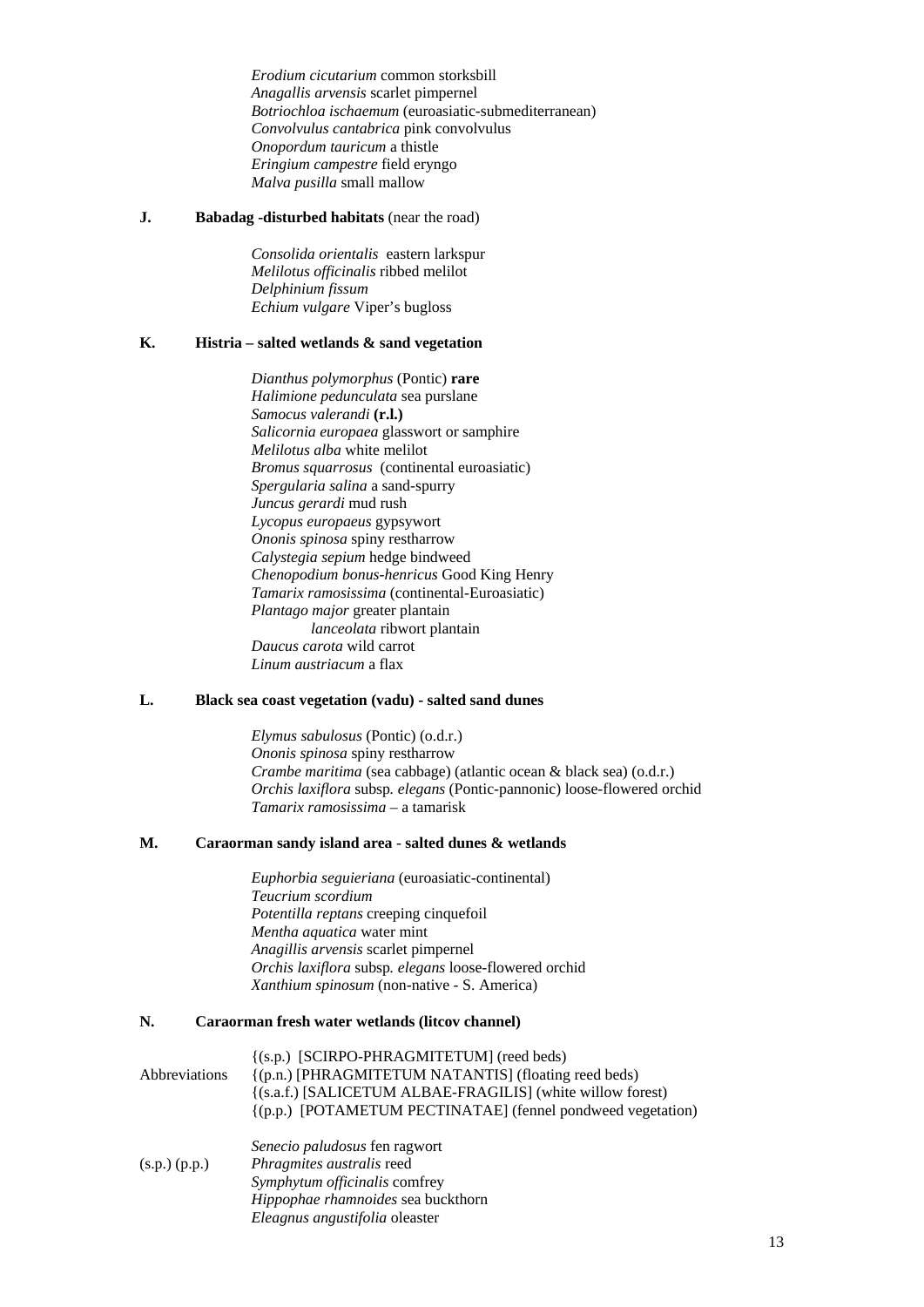|          | Tamarix ramosissima                                                                  |
|----------|--------------------------------------------------------------------------------------|
|          | Sagittaria sagittifolia arrowhead                                                    |
| (p.n.)   | <i>Thelypteris palustris</i> water fern                                              |
|          | Rumex hydrolapathum water dock                                                       |
|          | <i>Iris pseudacorus</i> yellow flag                                                  |
| (s.p.)   | <i>Scirpus lacustris</i> bulrush                                                     |
| (s.a.f.) | <i>Rubus caesius</i> dewberry                                                        |
|          | Alisma plantago-aquatica common water plantain                                       |
|          | Euphorbia palustris (euroasiatic continental)                                        |
|          | <i>Stratiotes aloides</i> (Euroasiatic) water soldier                                |
|          | <i>Populus x canenscens</i> (grey poplar t.r.) (hybrid between black & white poplar) |
|          | Glyceria maxima reed sweetgrass                                                      |
|          | <i>Stachys palustris</i> marsh woundwort                                             |
|          | <i>Hydrocharis morsus-ranae</i> frogbit                                              |
|          | <i>Nuphar lutea</i> yellow water-lily                                                |
|          | <i>Nymphaea alba</i> white water-lily                                                |
|          | Calystegia sepium hedge bindweed                                                     |
| (s.a.f.) | Salix alba, S. cinerea, S. fragilis (s.a.f.) white, grey and crack willows           |
|          | Potamogeton pectinatus (p.p.)                                                        |

# **O. W. Danube Delta (36 Channel, Sontea Channel)**

| (s.a.f)   | <b>SALICUM ALBAE-FRAGILIS</b><br><b>SCIRPO-PHRAGMITETUM</b><br>POTMAETUM PECTINATAE<br>Salix alba, S. fragilis, S. purpurea and S. cinerea white, crack, purple & grey willows<br>Amorpha fruticosa (non-native) |
|-----------|------------------------------------------------------------------------------------------------------------------------------------------------------------------------------------------------------------------|
|           | Eleagnus angustifolia (non-native temperate asiatic) oleaster                                                                                                                                                    |
|           | <i>Fraxinus pennsylvanica</i> (non-native N America) red (or green!) ash                                                                                                                                         |
|           | Populus alba white poplar                                                                                                                                                                                        |
|           | Althaea officinalis marsh mallow                                                                                                                                                                                 |
|           | Euphorbia palustris marsh spurge                                                                                                                                                                                 |
|           | Nymphaea alba white water-lily                                                                                                                                                                                   |
|           | Polygonum hydropiper water pepper                                                                                                                                                                                |
|           | P. persicaria redshank                                                                                                                                                                                           |
|           | Tanacetum vulgare tansy                                                                                                                                                                                          |
|           | Myosotum aquaticum water chickweed                                                                                                                                                                               |
|           | Vallisneria spiralis tape-grass                                                                                                                                                                                  |
|           | Solanum dulcamara bittersweet                                                                                                                                                                                    |
|           | Vitis sylvestris vine                                                                                                                                                                                            |
|           | Populus nigra black poplar                                                                                                                                                                                       |
|           | Nuphar luteum yellow water-lily                                                                                                                                                                                  |
|           | Tamarix ramosissima                                                                                                                                                                                              |
|           | Potamogeton natans broad-leaved pondweed<br>crispus curled pondweed                                                                                                                                              |
|           | pectinatus fennel pondweed                                                                                                                                                                                       |
|           | Ceratophyllum demersum rigid hornwort                                                                                                                                                                            |
| <b>P.</b> | Maliuc (Lake Fortunata, Cranyala Channel)                                                                                                                                                                        |

# t.a. TYPHAETUM ANGUSTIFOLIAE (lesser bulrush plant community) s.a.f. SALICETUM ALBAE-FRAGILIS s.p. SCIRPO-PHRAGMITEUM

|        | <i>Rorripa amphibia</i> great yellow-cress                                              |
|--------|-----------------------------------------------------------------------------------------|
|        | Lemna minor common duckweed                                                             |
|        | L. trisulca ivy-leaved duckweed                                                         |
| t.a.   | Typha angustifolia narrow-leaved reedmace                                               |
| s.a.f. | <i>Salix alba</i> white willow                                                          |
| s.p.   | <i>Phragmites australis</i> reed                                                        |
|        | <i>Potamogeton natans</i> broad-leaved pondweed                                         |
|        | Hydrocharis morsus-ranae frogbit                                                        |
|        | Ceratophyllum demersum                                                                  |
|        | Polygonum hydropiper water pepper                                                       |
|        | <i>Stratiotes aloides</i> water soldier                                                 |
|        | <i>Trapa natans</i> (protected by international laws - Berne Convention) water chestnut |
|        |                                                                                         |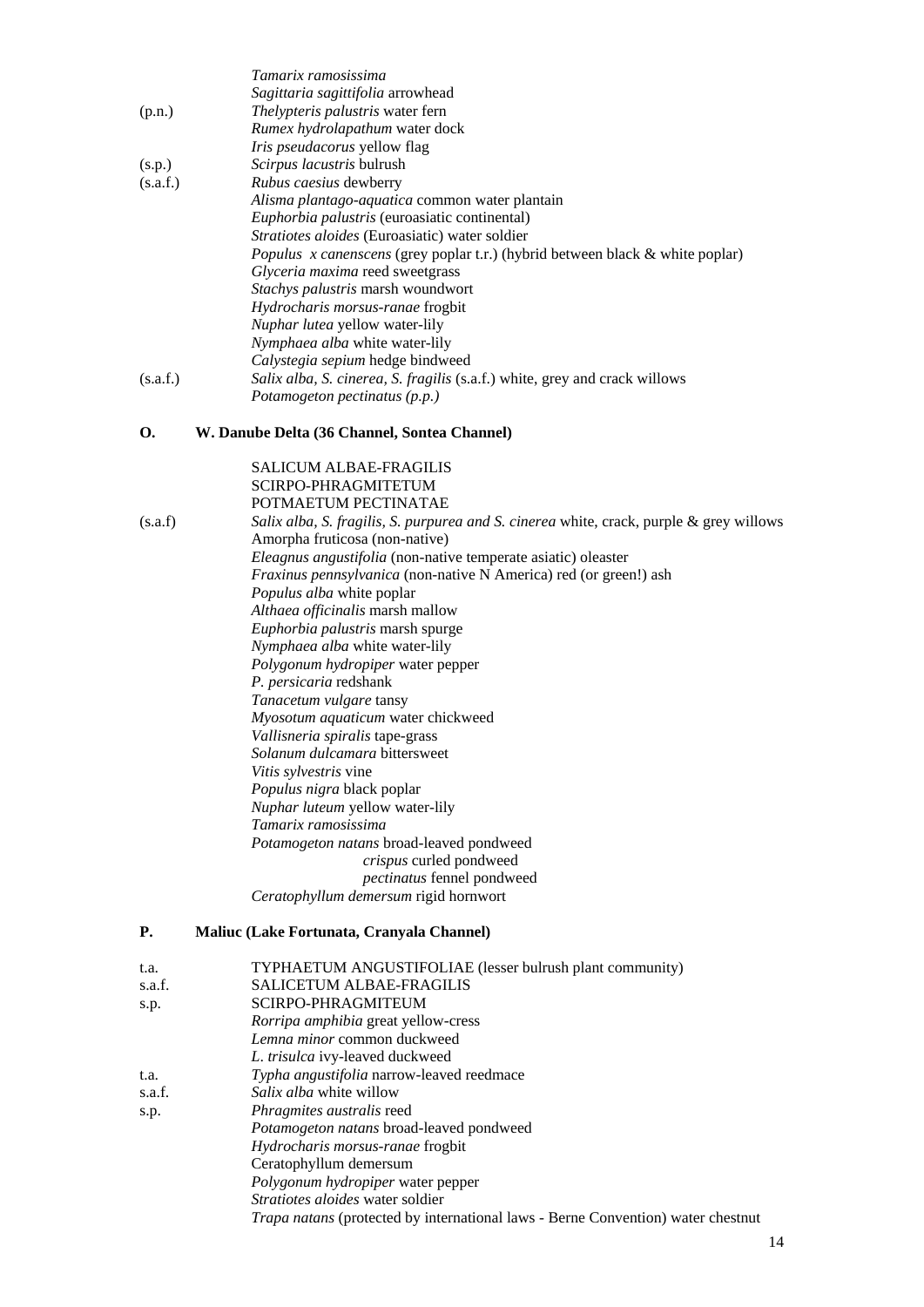Utricularia vulgaris (protected as above – insectivorous) greater bladderwort *Elodea canadensis* Canadian waterweed *Tamarix ramosissima Nymphoides peltata* fringed waterlily *Symphytum officinale* ssp. *Uliginosum* comfrey

#### **R. Stipoc Polder -disturbed habitats, wetland vegetation**

 *Bunias orientalis* warty cabbage  *Artemesia absinthium* wormwood  *Carduus nutans* musk thistle  *Cardaria draba* hoary cress  *Polygonum aviculare* knotgrass  *Potentilla reptans* creeping cinquefoil  *Euphorbia palustris* marsh spurge  *Delphinum fissum Stachys palustris* marsh woundwort  *Butomus umbellatus* bulrush  *Lycopus europaeus* gipsywort  *Hordeum murinum* wall barley  *Vicia cracca* tufted vetch  *Lathyrus tuberosus* tuberosus pea

# **T. Macin Mountains -Greci**

#### 1.1 FRAGARIO(VIRIDIS)-POLYQUERCETUM - degraded forest with several oak species

 *Quercus polycarpa pedunculiflora Carpinus orientalis* Eastern hornbeam  *Tilia tomentosa Padus* (or *Prunus*) *mahaleb* St Lucie's cherry

# 1.2 FRAGARIO (VIRIDIS)-POLYQUERCETUM - man-degraded forest with several oak species

 *Quercus petraea* Sessile or durmast oak  *dalechampii pubescens* downy or white oak  *pedunculiflora Carpinus orientalis* Eastern hornbeam  *Tilia tomentosa Padus* (or *Prunus*) *mahaleb* St Lucie's cherry *Carpinus orientalis Fraxinus ornus* manna or flowering ash

# **V. Macin Mountains - Pricopan summit**

|             | Verbascum phlomoides orange mullein                           |
|-------------|---------------------------------------------------------------|
|             | Achillea coarctata (submediterranean)                         |
| Non-native: | (Acer negundo (N America)                                     |
|             | ( <i>Eleagnus angustifolia</i> Oleaster                       |
|             | (Robinia pseudo-acacia false acacia                           |
|             | <i>Campanula romanica</i> (r.l.) endemic for Dobrogea $(v/r)$ |
|             | Silene compacta (r.l.) (Mediterranean)                        |
|             | Teucrium polium (Mediterranean) felty germander               |
|             | chamaedris                                                    |
|             | <i>Dianthus nardiformis</i> (r.l.) a pink                     |
|             | Moehringia grisebachii (r.l.) a sandwort                      |
|             | <i>Lactuca viminalis</i> (r.l.) a lettuce                     |
|             | <i>Thymus zygiodes</i> (r.l.) a thyme                         |
|             | <i>Potentilla argentea</i> hoary cinquefoil                   |
|             | $Micropus (= bombycilaena)$ erectus a cudweed                 |